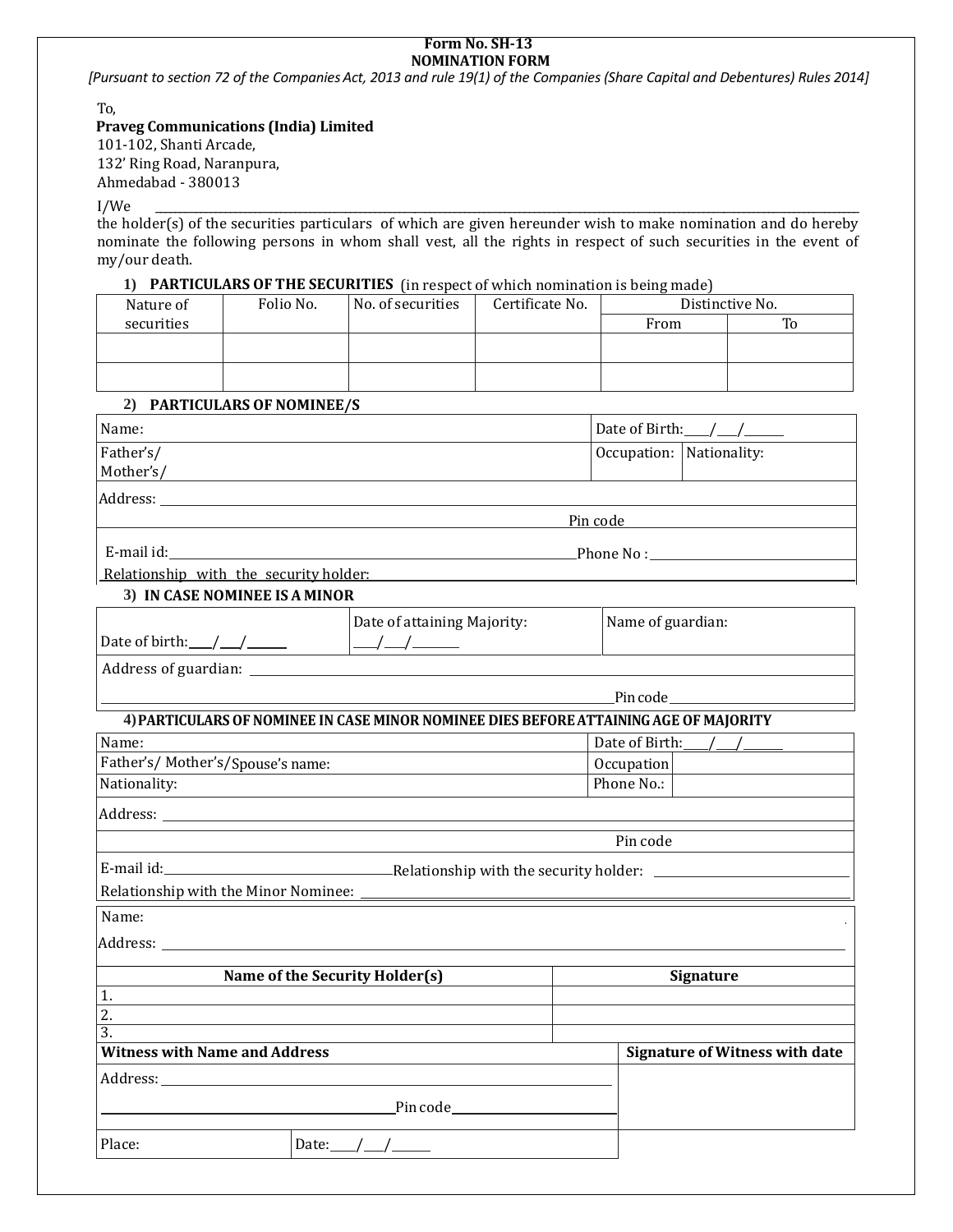#### **Please fill this Nomination form in Duplicate after carefully reading the instructions given below:**

- 1. The Nomination can be made by individuals only holding shares singly or jointly. Non-individuals including Society, Trust, Body Corporate, Partnership firm, Karta of Hindu Undivided Family (HUF) and Power of Attorney holder cannot nominate.
- 2. The nominee shall not be a Trust, Society, Body Corporate, Partnership firm, Karta of HUF and power of attorney holder.
- 3. The shareholder [s] can nominate a minor as a nominee and in that event the name and address of the guardian shall be provided.
- 4. The Shareholder(s) shall provide particulars of nominee in the event of death of minor nominee before attaining age of majority.
- 5. As per section 72 of Companies Act 2013, if the shares are held by more than one person jointly, then the joint holders may together nominate a person to whom all the rights in the shares of the Company shall vest, in the event of death of all the joint holders.
- 6. If the shares are held jointly, subsequent to the death of anyone of the holders, the shares would not be registered in favour of the nominee but would be transferred in the name of the surviving shareholders.
- 7. The nomination form filled in "duplicate" should be lodged with the Registrar and Share transfer Agent of the Company, i.e., **M/s. MCS Share Transfer Agent Limited, Unit: Praveg Communications (India) Limited,** 201, Shatdal Complex, 2nd Floor, Opp. Bata Show Room, Ashram Road, Ahmedabad – 380 009. The Registrar will return one copy of the nomination form to the shareholder after registering the nomination. The registration number allotted will be furnished to the surviving shareholders.
- 8. The shareholder[s] can delete or change an earlier nomination by executing Form No. SH-14 (Cancellation or Variation of Nomination form)
- 9. Nomination stands cancelled whenever the shares in the given folio are transferred / dematerialized. Also in case of change in folio due to consolidation/ transmission a new nomination has to be filed.
- 10. The nomination made through Form No. SH-13 will be considered valid if the nomination made by the holder[s] of the shares is registered with the company before the death of the security holder[s] of the shares.
- 11. Kindly note that the nomination being a legal document should be dated by the nominator and the witness should certify that the nominator has signed the form in their presence. Furthermore, the date of execution on the Nomination Form should match with the date of witness, witnessing the document.
- 12. A copy of photo identity proof (like PAN/Passport) of nominee is required.

|                                    | <b>FOR OFFICE USE ONLY</b> |                                 |
|------------------------------------|----------------------------|---------------------------------|
| <b>Nomination Registration No.</b> | Date of Registration       | Signature of Employee with Code |
|                                    |                            |                                 |
|                                    |                            |                                 |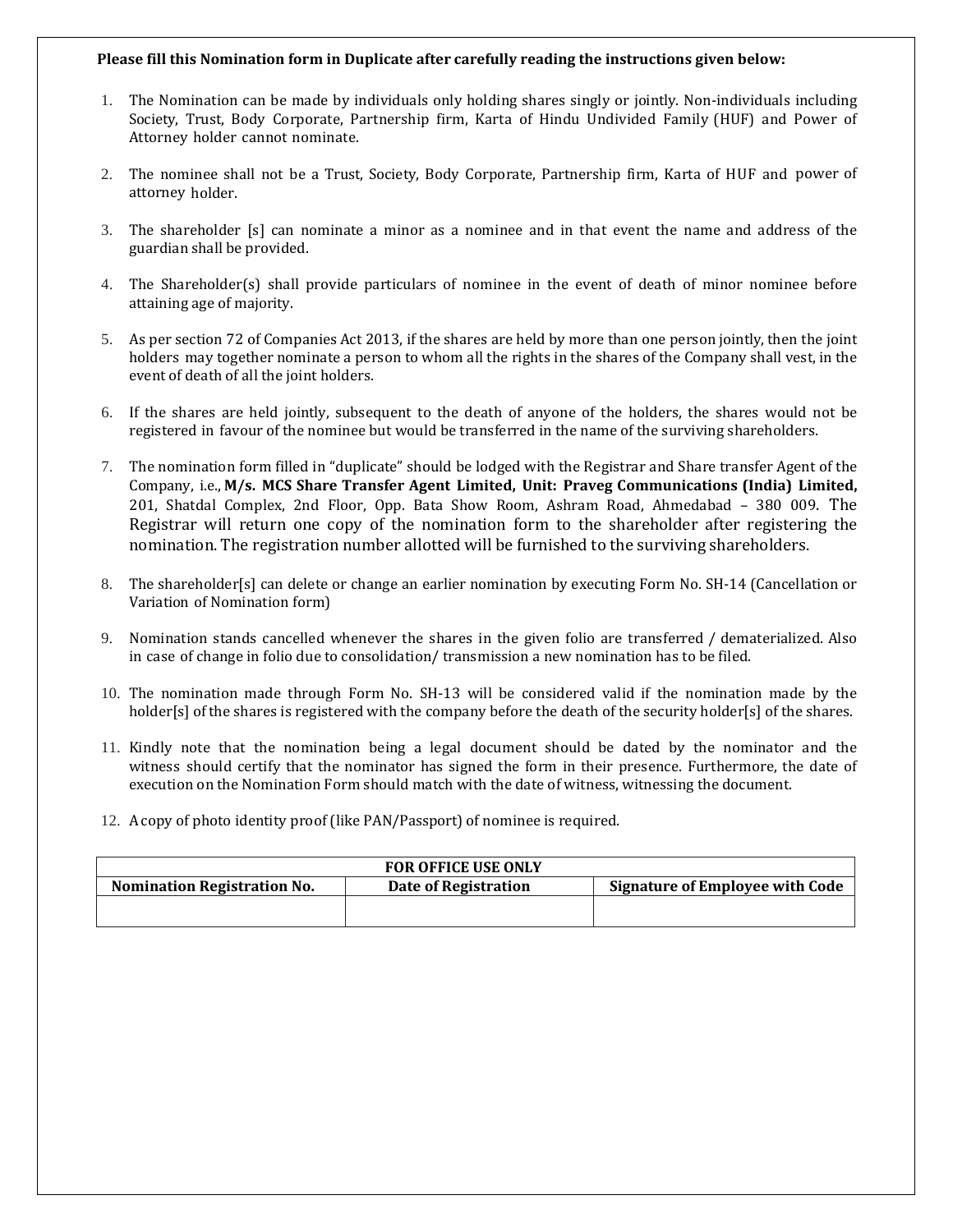#### **Form No. SH-14 CANCELLATION OR VARIATION OF NOMINATION [Pursuant to sub section (3) of section 72 of the CompaniesAct, 2013 and rule 19(9) of the Companies (Share Capital and Debentures) Rules 2014]**

To,

|  | <b>Praveg Communications (India) Limited</b> |  |  |
|--|----------------------------------------------|--|--|
|--|----------------------------------------------|--|--|

101-102, Shanti Arcade, 132' Ring Road, Naranpura, Ahmedabad - 380013

I/ We \_\_\_\_\_\_\_\_\_\_\_\_\_\_\_\_\_\_\_\_\_\_\_\_\_\_\_\_\_\_\_\_\_\_\_\_\_\_\_\_\_\_\_\_\_\_\_\_\_\_\_\_\_\_\_\_\_\_\_\_\_\_\_\_\_\_\_\_\_\_\_\_\_\_\_\_\_\_\_\_\_\_\_\_\_\_\_\_\_\_\_\_\_\_\_\_\_\_\_\_\_\_\_\_\_\_\_\_\_\_\_\_\_\_\_\_\_\_\_\_\_\_\_\_\_\_\_\_\_\_\_\_\_ hereby

cancel the nomination(s) made by me/us in favor of\_\_\_\_\_\_\_\_\_\_\_\_\_\_\_\_\_\_ residing at \_\_\_\_\_\_\_\_\_\_\_\_\_\_\_\_\_\_\_\_\_\_\_\_\_\_\_\_\_\_\_\_\_ \_\_\_\_\_\_\_\_ \_\_\_\_\_\_\_\_\_\_\_\_\_\_\_\_\_\_\_\_\_\_\_\_\_\_\_\_ inrespectofthebelowmentionedsecurities.

Or

l/We hereby has a series of the contract of the contract of the contract of the contract of the contract of the contract of the contract of the contract of the contract of the contract of the contract of the contract of th

**as nominee in respect of the** 

nominate the following person in place of

below mentioned securities in whom shall vest all rights in respect of such securities in the event of my/our death.

### **1) PARTICULARS OF THE SECURITIES** (in respect of which nomination is being cancelled/varied)

| Nature | Folio No. | No. of securities | Certificate No. |      | Distinctive No. |  |
|--------|-----------|-------------------|-----------------|------|-----------------|--|
| ΟÌ     |           |                   |                 | From | To              |  |
|        |           |                   |                 |      |                 |  |
|        |           |                   |                 |      |                 |  |
|        |           |                   |                 |      |                 |  |

### **2) (a) PARTICULARS OF THE NEW NOMINEE**

| Name:                                                                                                          |                                                                                       | Date of Birth: / /     |  |  |
|----------------------------------------------------------------------------------------------------------------|---------------------------------------------------------------------------------------|------------------------|--|--|
| Father's/                                                                                                      |                                                                                       | Nationality Phone No.: |  |  |
| Mother's/                                                                                                      |                                                                                       |                        |  |  |
| Address                                                                                                        |                                                                                       |                        |  |  |
|                                                                                                                |                                                                                       | Pin code               |  |  |
| E-mail id:                                                                                                     |                                                                                       |                        |  |  |
| Relationship with the security holder:                                                                         |                                                                                       |                        |  |  |
| (b) IN CASE NEW NOMINEE IS A MINOR                                                                             |                                                                                       |                        |  |  |
|                                                                                                                | Date of attaining Majority:                                                           | Name of guardian:      |  |  |
| Date of birth: $\angle$                                                                                        | $\frac{\frac{1}{2}}{\frac{1}{2}}$                                                     |                        |  |  |
| Address of guardian: Manual Manual Manual Manual Manual Manual Manual Manual Manual Manual Manual Manual Manua |                                                                                       |                        |  |  |
|                                                                                                                |                                                                                       |                        |  |  |
|                                                                                                                | 3) PARTICULARS OF NOMINEE IN CASE MINOR NOMINEE DIES BEFORE ATTAINING AGE OF MAJORITY |                        |  |  |
| Name:                                                                                                          |                                                                                       | Date of Birth:         |  |  |

| Father's/Mother's/Spouse's name:     | <i>Occupation</i>                                                                                                    |          |                                       |
|--------------------------------------|----------------------------------------------------------------------------------------------------------------------|----------|---------------------------------------|
| Nationality:                         | <u> 1989 - Andrea Santa Andrea Andrea Andrea Andrea Andrea Andrea Andrea Andrea Andrea Andrea Andrea Andrea Andr</u> |          | Phone No.:                            |
|                                      |                                                                                                                      |          |                                       |
|                                      |                                                                                                                      |          |                                       |
|                                      |                                                                                                                      | Pin code |                                       |
|                                      |                                                                                                                      |          |                                       |
|                                      |                                                                                                                      |          |                                       |
|                                      | Name of the Security Holder(s)                                                                                       |          | Signature                             |
| 1.                                   |                                                                                                                      |          |                                       |
| 2.                                   |                                                                                                                      |          |                                       |
| 3.                                   |                                                                                                                      |          |                                       |
| <b>Witness with Name and Address</b> |                                                                                                                      |          | <b>Signature of Witness with date</b> |
|                                      |                                                                                                                      |          |                                       |
|                                      |                                                                                                                      |          |                                       |
| Place:                               | Date: $\_\_\_\_\_\_\_\_\_\_\_\_\_\_\_\_\_\_\_\_\_$                                                                   |          |                                       |